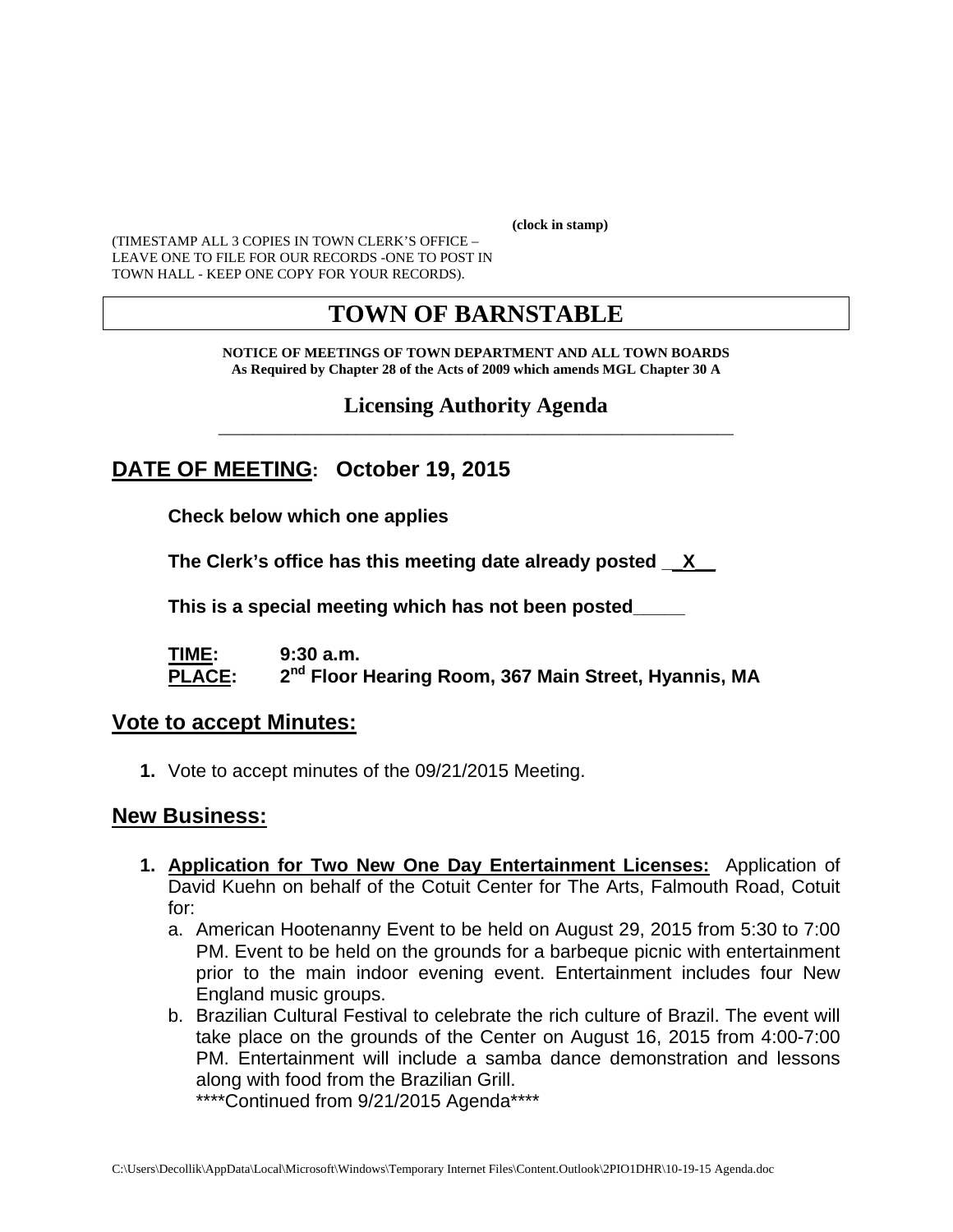- **2. Application for a New One Day Entertainment License:** Application of Pete Lally of Spectacle Management for a One Day Entertainment License for a Judy Collins Concert to be held at the Barnstable Performing Arts Center, 744 West Main Street, Hyannis on November 20, 2015 beginning at 7:30 PM.
- **3. Application for (6) New One Day Wine Only Licenses:** Application of Nicole Wellbeloved on behalf of Wellbeloved Wellness for six one day wine licenses to serve wine after Barre exercise class. All events will begin with the 5:30 class with a participation of 13-15 participants. The events are to be held at Wellbeloved Wellness, 3821 Falmouth Rd., Marstons Mills. The schedule of events is for the first Friday of every month: November 6, 2015, December 4, 2015, January 8, 2016, February 5, 2016, March 4, 2016 and April 1, 2016.
- **4. Forfeiture of Licenses:** Ocean Partners Inc d/b/a The Island Merchant forfeited the All Alcohol Common Victualler License and Daily Live License.
- **5. Forfeiture of Licenses:** F&J Restaurant Bar & Nightclub Inc. d/b/a F&J Restaurant Bar forfeited the All Alcohol Common Victualler, Daily Live and Non-Live, Karaoke and Pool table licenses.
- **6. Forfeiture of Licenses:** SL Uno Hyannis Inc., d/b/a Uno Chicago Grill forfeited the All Alcohol Common Victualler license.

## **Show Cause Hearings:**

**1. Show Cause Hearing for Trader Ed's:** The Barnstable Licensing Authority will hold a Show Cause Hearing for Harbor Club, Inc., d/b/a Trader Ed's, Wayne Kurker, Manager, 11 Willow Street, Hyannis for the following violations of the Town of Barnstable, MA Code: **Section 501-12A5 Illegal activity on the licensed premise. (1Count)** 

Not calling police for assistance to protect patrons against injury or to evict unruly patrons or to uncover unlawful conduct or to give medical assistance and providing police with requested information.

- **2. Show Cause Hearing for Gol Market:** The Barnstable Licensing Authority will hold a Show Cause Hearing for VE Foods, LLC., d/b/a Gol Market, Vincent Dolimpio, Manager, 55 Iyannough Road, Hyannis for violations of the Code of the Town of Barnstable, Massachusetts: **Section § 501-7I. Alcoholic Beverages Sales and Laws.** (1 count – sale or delivery of an alcoholic beverage to a person under 21 years of age).
- **3. Show Cause Hearing for Speedway:** The Barnstable Licensing Authority will hold a Show Cause Hearing for Speedway, LLC., d/b/a Speedway, Mark Barbi,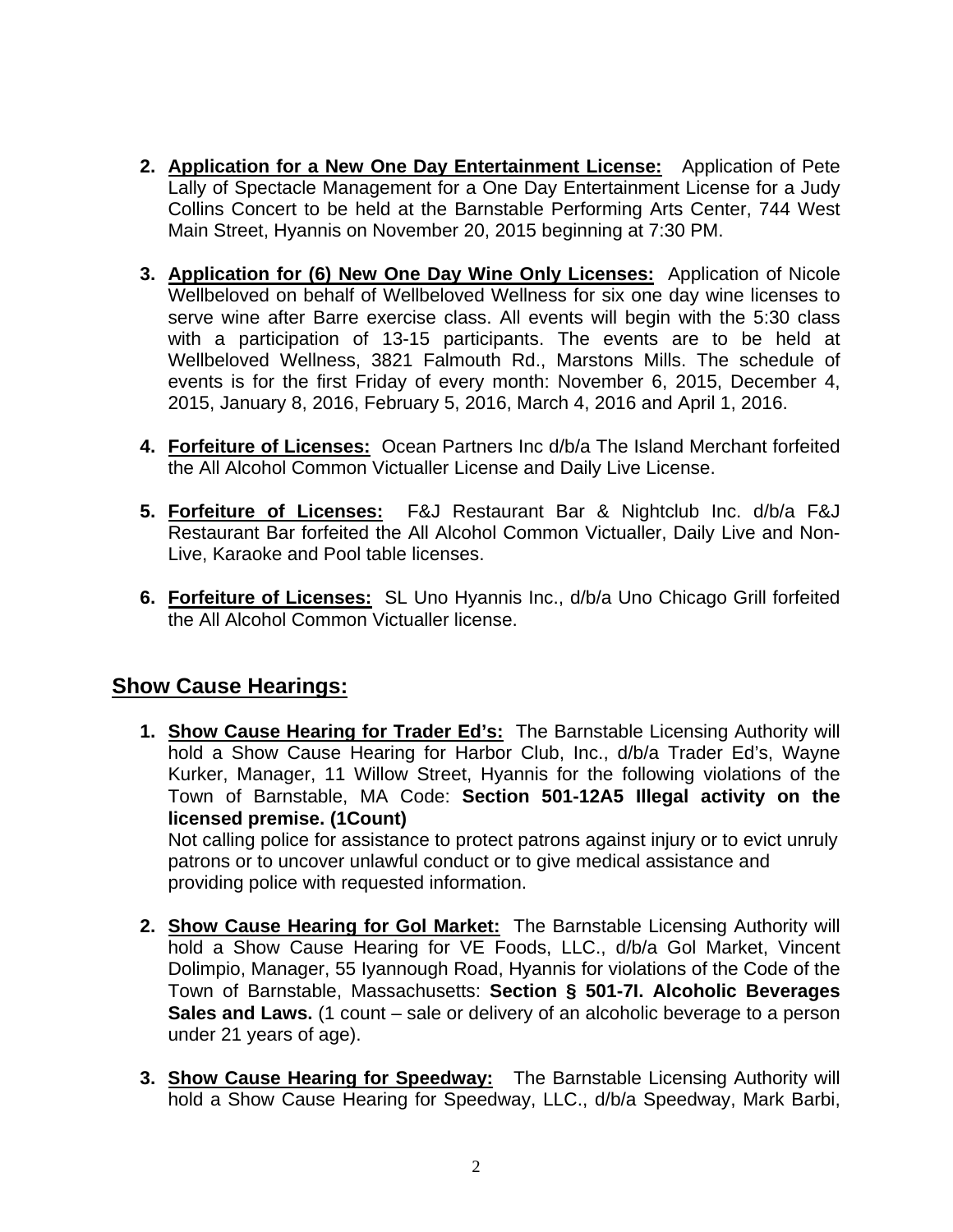Manager, 50 Ocean Street, Hyannis for violations of the Code of the Town of Barnstable, Massachusetts: **Section § 501-7I. Alcoholic Beverages Sales and Laws.** (1 count – sale or delivery of an alcoholic beverage to a person under 21 years of age).

- **4. Show Cause Hearing for Thai House:** The Barnstable Licensing Authority will hold a Show Cause Hearing for the Jomkwan, Inc. d.b.a. Thai House, 304-306 Main Street, Hyannis, MA, Saithip Atiwethin, Mgr., for violation of Code of the Town of Barnstable, Massachusetts,**§501-14A1, Other causes for revocation, suspension and modification**: due to a number of Health violations, as cited in the attached Public Health Division Food Establishment Inspection Report dated September 24, 2015, at the Thai House located at 304-306 Main Street, Hyannis.**§501-5C, Physical Premise:** Portions of premise covered by the license was found unsanitary.**§501-5A, Physical Premise:** License is considered not in good standing due to failure to comply with statutory Health and Fire codes.
- **5. Show Cause Hearing for C'Est La Vie:** The Barnstable Licensing Authority will hold a Show Cause Hearing for the C'Est La Vie French Patisserie, LLC. d.b.a. C'Est La Vie French Patisserie, 592 Main Street, Hyannis, MA, Nathalie Tournier, Mgr., for code violations of the Town of Barnstable, Massachusetts: **§501-1D Availability of Rules and Regulations**: Operating a business without a valid license posted on the premise. **§501-5A Physical Premise**: Operating a business without complying with all statutory requirements, including all applicable building, fire, health codes and regulations. **§501-14A1 Other causes for revocation, suspension and modification:** Violating any provision relevant to M.G.L. or any rule and regulation of the Town of Barnstable. **§501-19 Activity without valid license displayed prohibited:** allowing activity on premise that requires a license without a valid license on display at premise.

## **Licensing Division Updates:**

- **1.** Licensing Department updates
- **2.** Police Department updates

Release of Executive Session Minutes, if any (0).And any other new business to come before the Licensing Authority.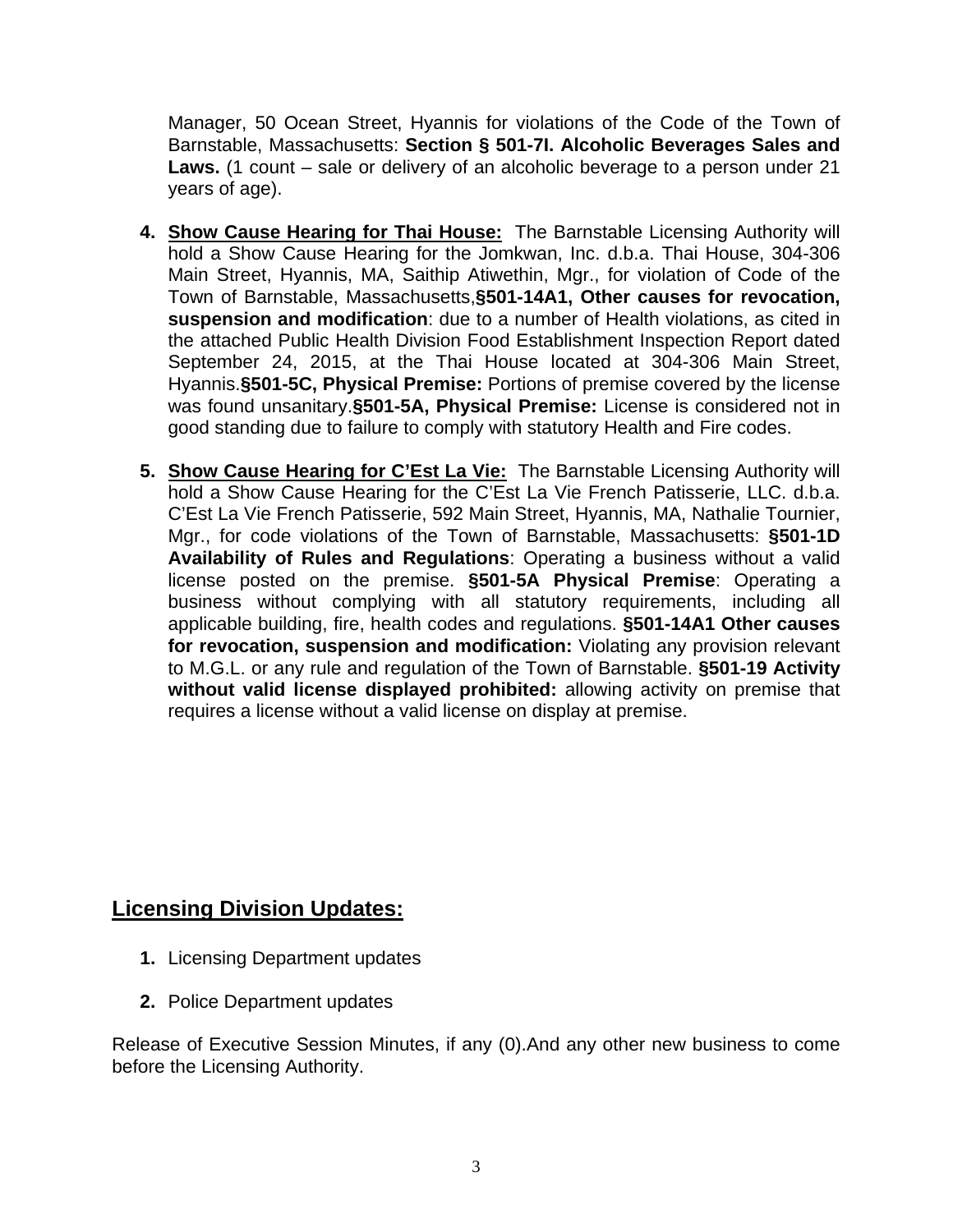**Executive Session:** Strategy with respect to ABCC appeal by Scottie's Pizza.

**Matters not reasonably anticipated by the Chair** 

**The list of matters, are those reasonably anticipated by the president/chair, which may be discussed at the meeting. Not all items listed may in fact be discussed and other items not listed may in fact be discussed and other items not listed may also be brought up for discussion to the extent permitted by law. It is possible that if it so votes, the sub-committee may go into executive session. For your information the section of the M.G.L. that pertains to postings of meetings is as follows: Except in an emergency, in addition to any notice otherwise required by law, a public body shall post notice of every meeting at least 48 hours prior to such meeting, excluding Saturdays, Sundays and legal holidays. In an emergency, a public body shall post notice as soon as reasonably possible prior to such meeting. Notice shall be printed in a legible, easily understandable format and shall contain: the date, time and place of such meeting and a listing of topics that the chair reasonably anticipates will be discussed at the meeting. Meetings of a local public body, notice shall be filed with the municipal clerk, and posted in a manner conspicuously visible to the public at all hours in or on the municipal building in which the clerk's office is located.**